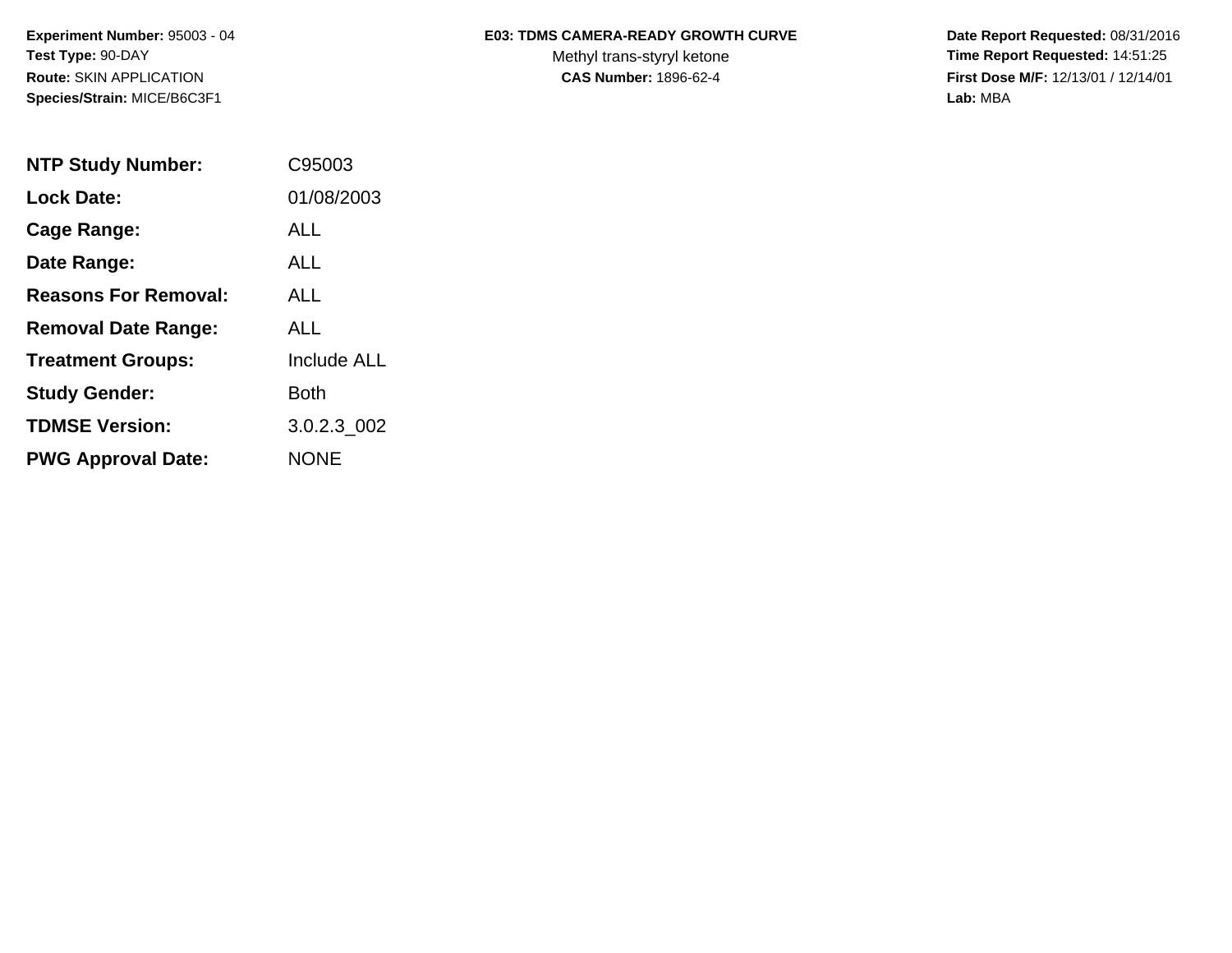**Species/Strain:** MICE/B6C3F1 **Lab:** MBA

Test Type: 90-DAY **The Report Requested: 14:51:25** Methyl trans-styryl ketone **Time Report Requested: 14:51:25 Route:** SKIN APPLICATION **CAS Number:** 1896-62-4 **First Dose M/F:** 12/13/01 / 12/14/01